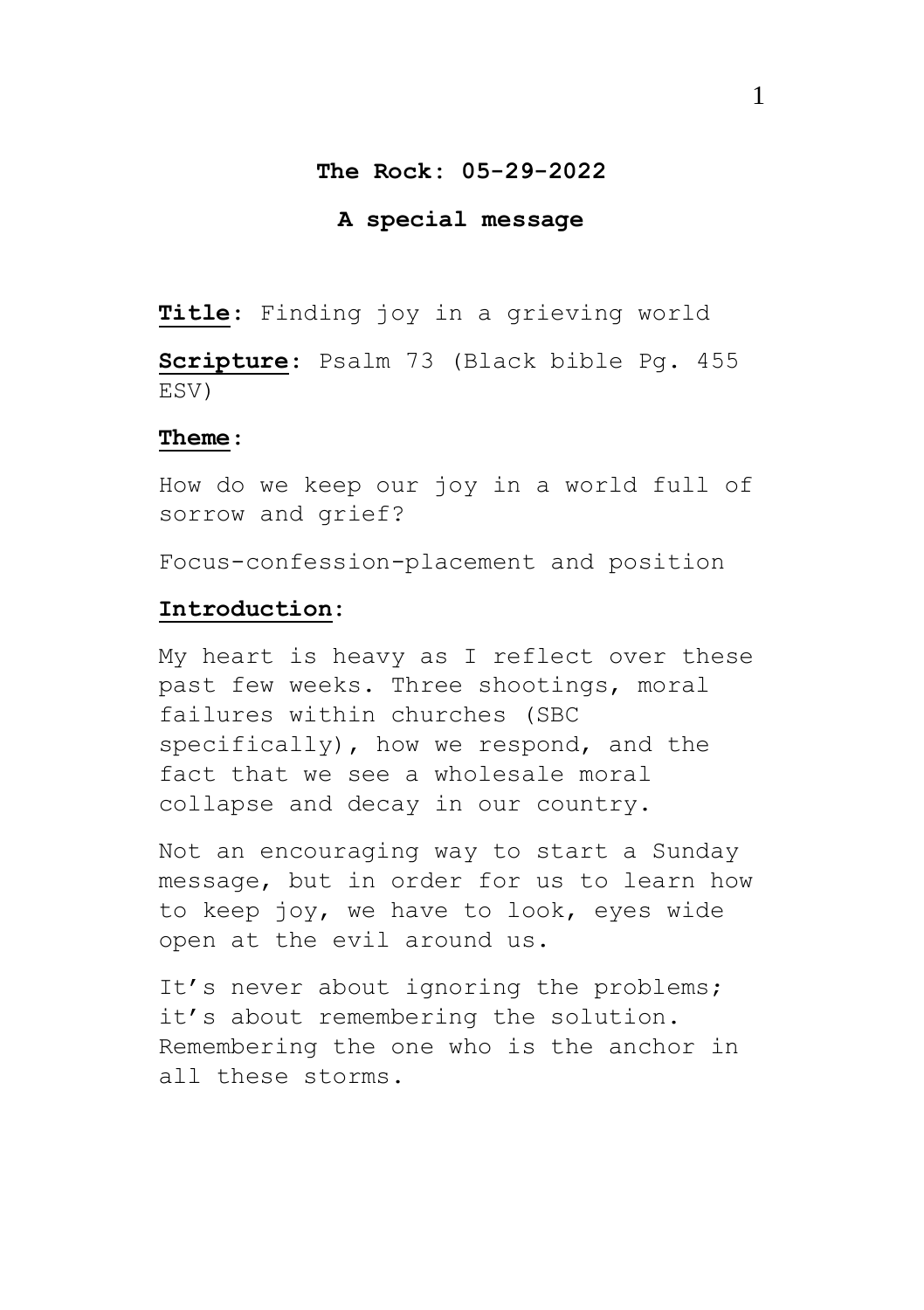The solution isn't a formula or idea, the solution has a name, His name is Jesus.

It is not often, in fact it is rare to step aside from what we are doing, and have been called to do, so that we can take a collective breath, and address current events in light of Biblical truth.

Life comes at us all at 60 seconds a minute, and sometimes, in fact more often that we do, stopping to reflect and to ponder, is good and right.

Sometimes asking the "Why?" questions in all of the madness and chaos is right. When people are hurting and overcome, overwhelmed at times with "the one more thing", what ought we to do?

Do we focus on the mess we are in and nothing else? Not able to see the light in all the darkness? We can, and often do.

For it is, at times, easier in our anger and frustration to rail against the darkness, than it is to stand against the tide -trusting God in it all.

How do we maintain joy in a grieving world? In our own personal grief? It is an overwhelming thing at times when we wake up each day to a brand-new tragedy, a new crisis.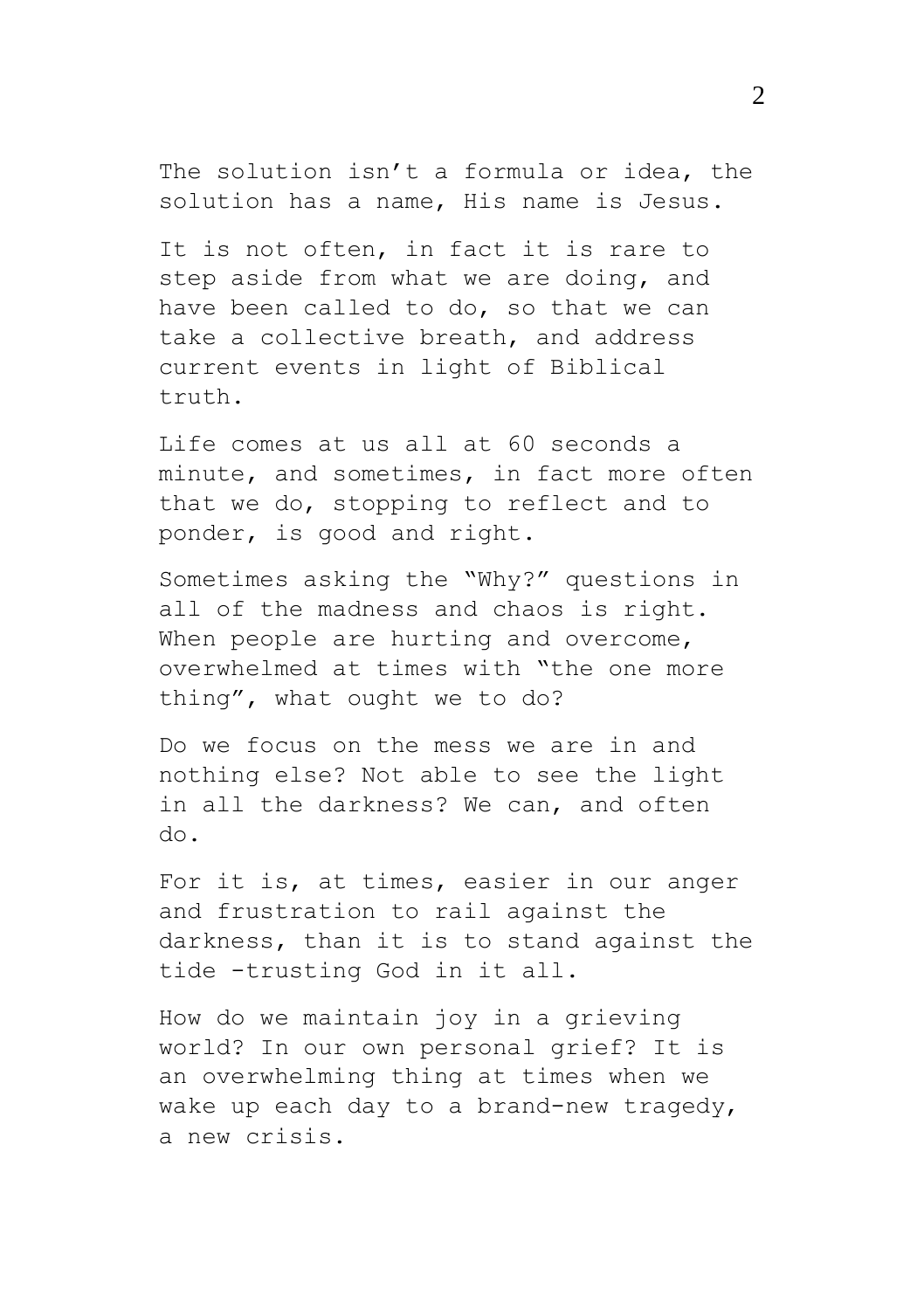The news cycle, rolling along at 24/7, showing, talking and stirring the emotions of those watching.

These are things we ought to be outraged over, sickened by, and driven to our knees in prayer over. Not driven to fight over, but rather pleading for Christ to save, and for human beings to see how desperately we need a savior.

Brian Fallon, another favorite song writer of mine, wrote this lyric: "In this life there will be trouble, but you shall overcome. They'll hurt you in your heart strings, they'll leave you in the dust. But you do just like I told you, stand strong and hold your own. A soft answer quiets wrath, a gentle whisper breaks a bone.

# **-When you're ready: Local Honey 2020**

Sounds Biblical, because it is. He quotes a promise of Jesus and a challenge from King Solomon found in Proverbs.

Both tell us what to expect, as well as how to respond in a world at war with itself and with God their creator.

## **The Story:**

When I struggle to put into words the anger I feel, as injustice happens in our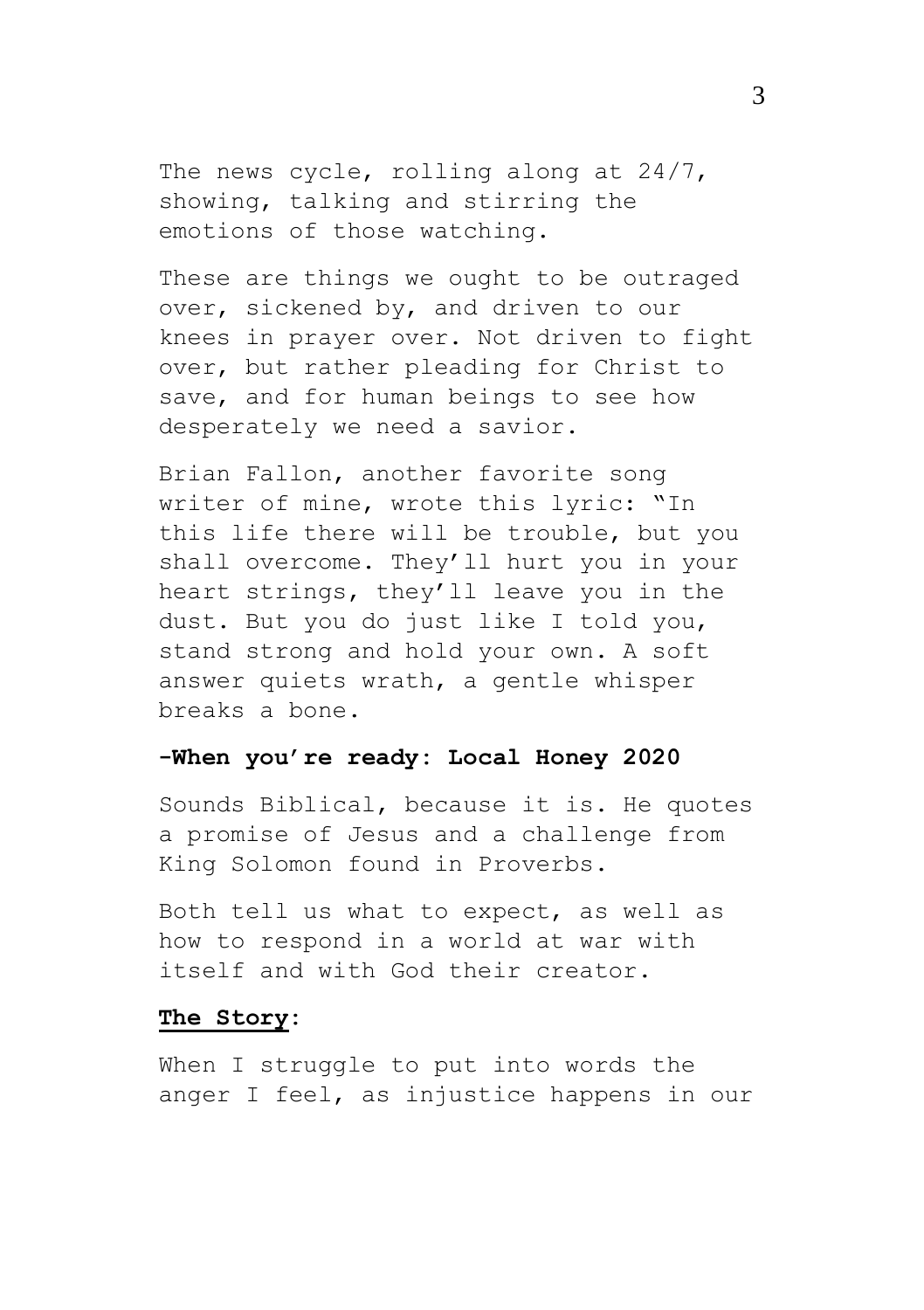world, and sadly, when it happens inside the Church as well, I go to the Psalms.

I have found that in all of my years of walking with Jesus, there is no better place to go to find comfort and joy in the midst of the chaos and anger.

It is not a hiding of my head in the sand, for it can never be that. We are, after all, in the words of Jesus: overcomers. Jesus has won the victory, even if the world looks and acts otherwise.

In the midst of the birth pangs, as sons and daughters of the coming king, we wait for His arrival and with it, His righteousness that will be revealed.

Psalm 73 is a favorite of mine to go to when I am very angry with what is happening around me. Knowing that my anger comes from a deep seeded feeling of helplessness, and the inability to "do anything about it at all."

I find it very helpful, and I hope you will too, when I look at Asaph and his writings, because I realize that he's angry as well, and he is struggling to make sense of things.

Yet, he knows where to go, and that is where we will be for the rest of the morning. Let's try to circle our thoughts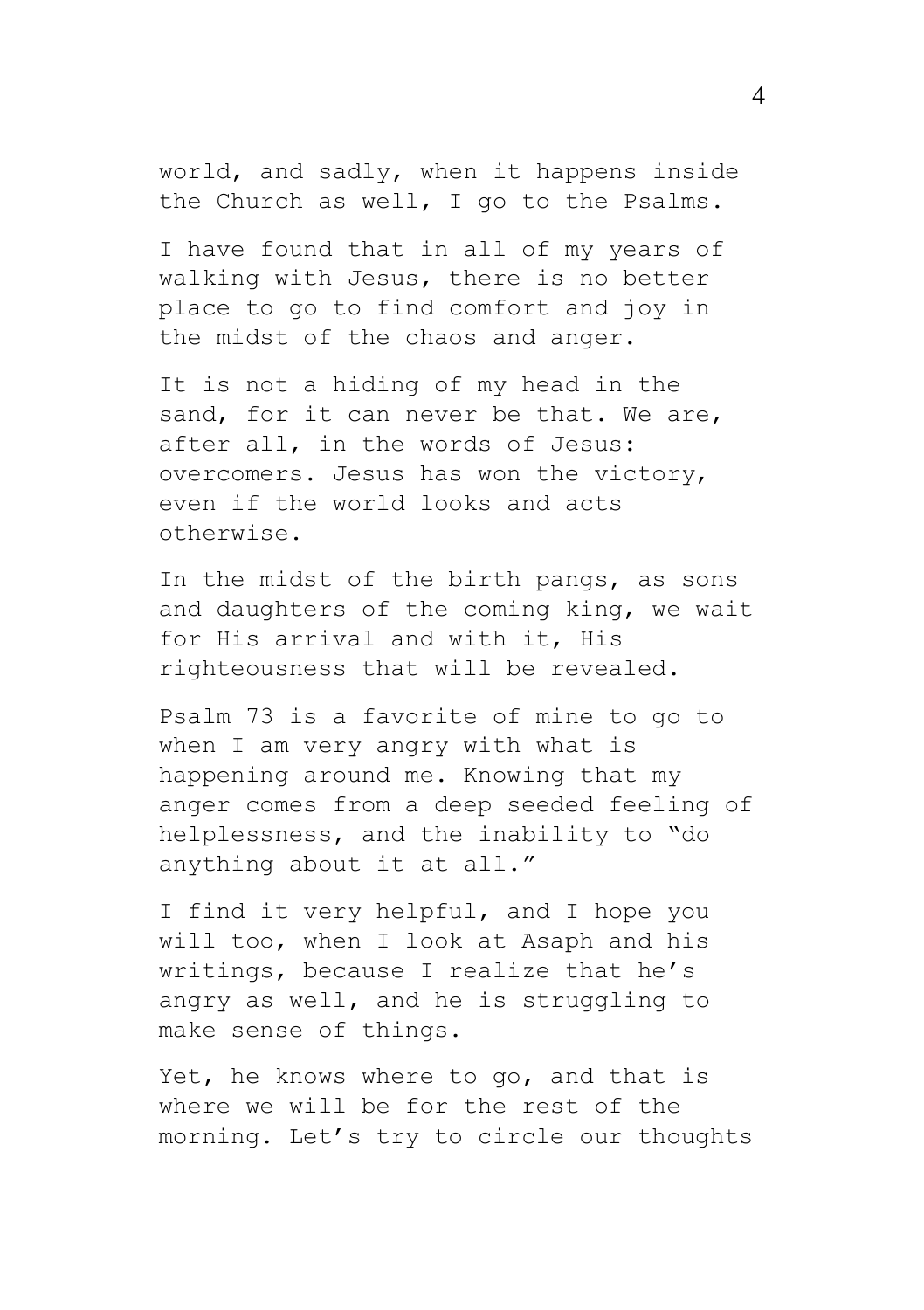around three things that will become clear here in this psalm.

1- A proper focus (verse 1) 2- An honest confession (versus 2-3) 3- A proper placement and perspective (versus 17-28)

It's all here in the text before us, so, off we go. A proper focus.

Asaph, a worship leader and poet, is also a great theologian, with an honest heart. Something is bothering him and making him really mad -we'll see that in a minutebut he starts in the right place and with the proper focus:

#### **-Psalms 73:1 (ESV)**

"Truly God is good to Israel, to those who are pure in heart."

What a place to start! Even here in the Old Testament, we see the foreshadowing of the beatitudes. Jesus didn't invent a new philosophy, He simply reinforced God's written word and God's promises.

The pure in heart will see God -Proper focus.

The noise of the world, and the tragedies that seem to happen almost daily (because this world thrives on the negative):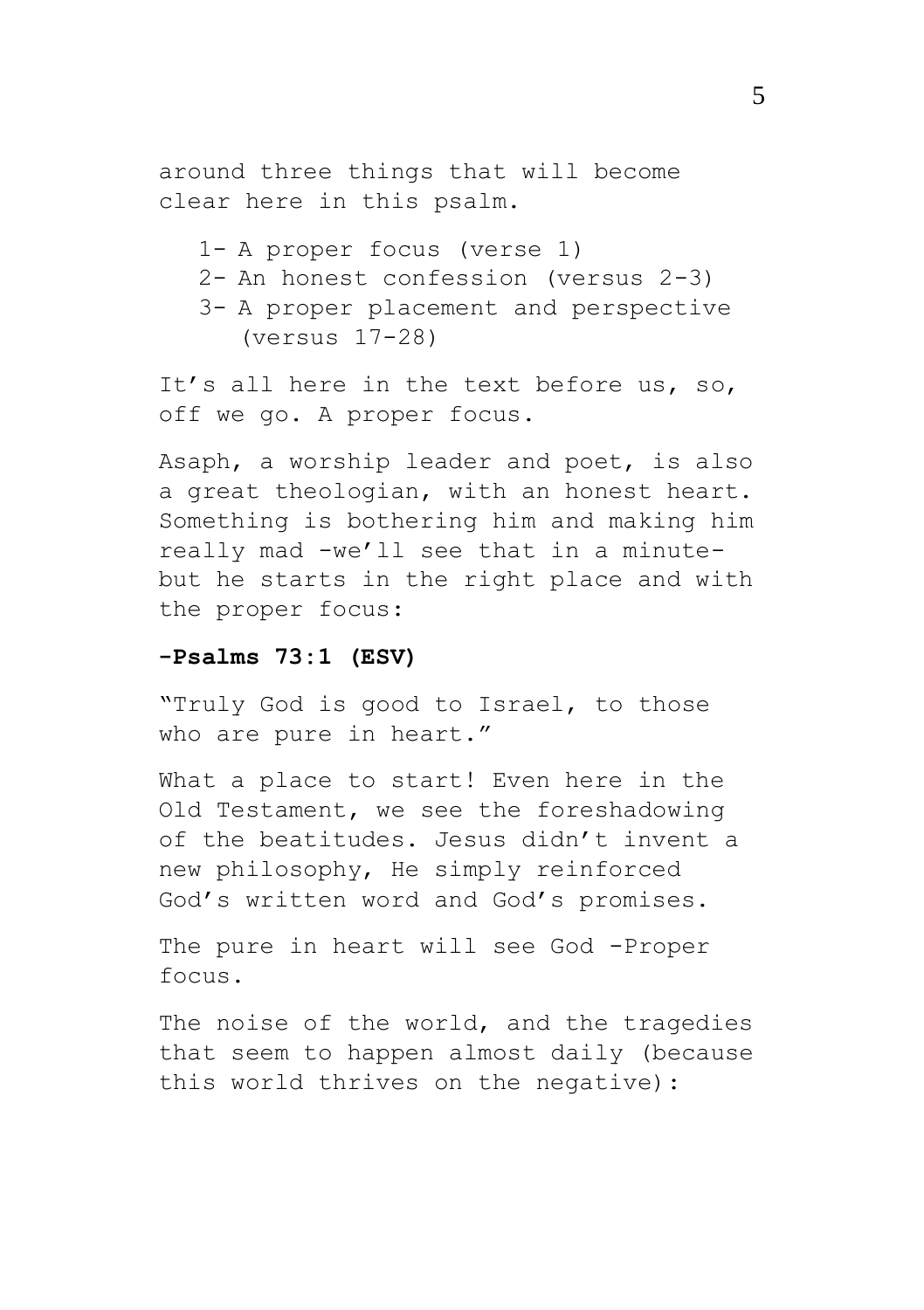Buffalo, California, Texas, and beginning here actually closer to home.

Let's reflect on our personal losses and struggles, because they can push us sometimes to lose our focus.

Our eyes and our hearts get pulled to, and are drawn toward the events and the circumstances and all of a sudden, we are overwhelmed with grief, anger, uncertainty. You pick the adjective, but we are drawn into the problems -real as they are and lose sight of and sometimes even forget. Forget what?

That in it all, God IS. He IS still in charge. He IS still good. He IS still on the throne. I was reminded this week after a very bad day and me having concerns over various things -I was told: "He is still on the throne, and He still knows our names."

Proper focus doesn't mean denial, it means we know and trust our Father in heaven in it all. Why? Asaph says it clearly: "Truly God is good…"

We need that, because honest confession, our second point is what Asaph is driven to in light of God's goodness. Asaph recognized that he was struggling and becoming unstable:

**-Psalms 73:2 (ESV)**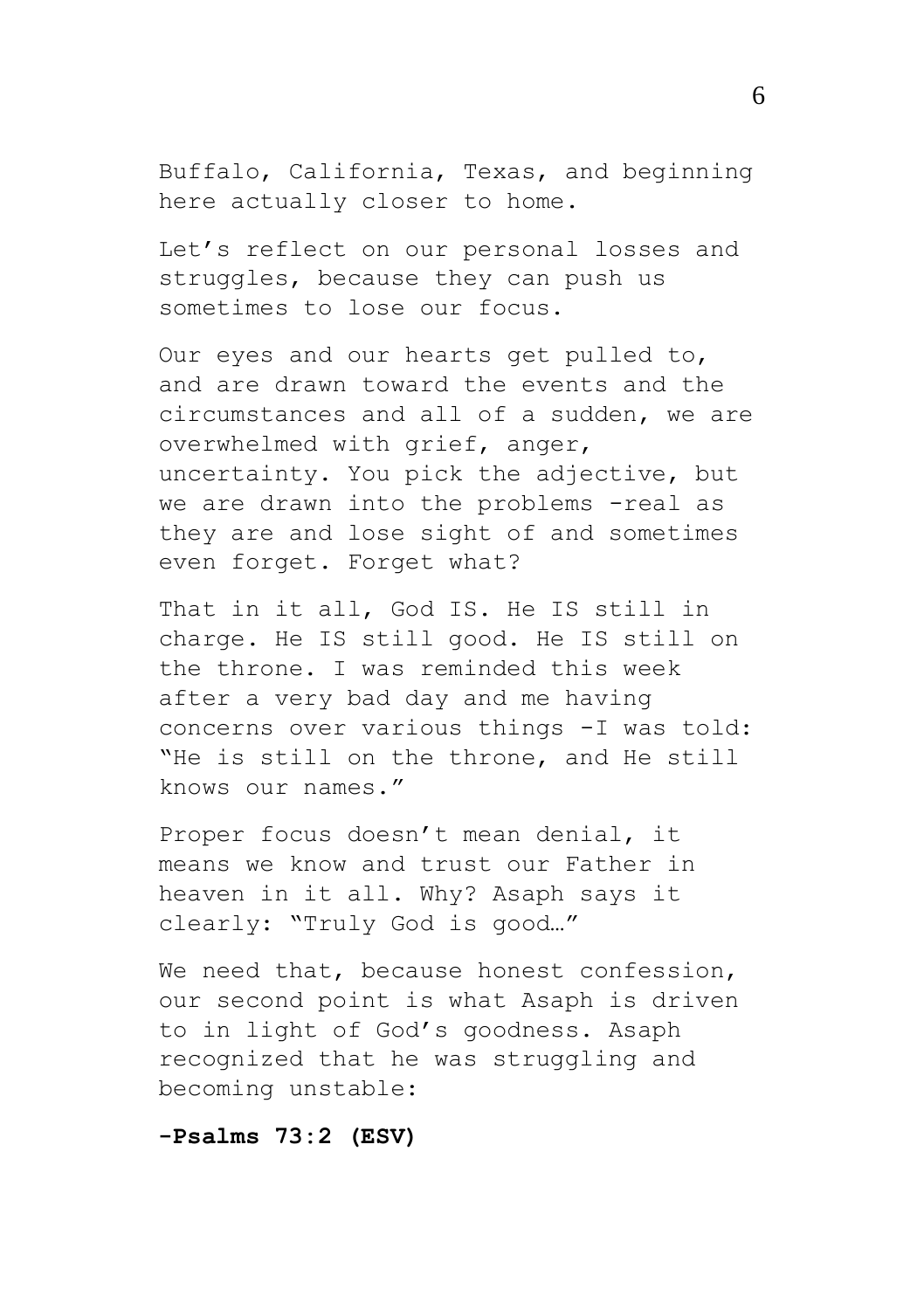"But as for me, my feet had almost stumbled, my steps had nearly slipped."

Before he maps out his complaint, he confesses just how close he came to losing it. We ought to find great comfort and hope in that. Who says the Bible is not relevant to our lives and concerns today?

Because, how often have we been there? This week even, as unrighteousness and wickedness ruled. Even those who were not followers of Christ cried out. They see and know "the evil" in our time which seems to win every day, and that it is not right.

We ask, and often, I think, "Where are you God in all this mess?"

His Word promises us that He is right in the middle of it grieving along-side of us. Pained by what His creation is doing to itself and each other.

"Well, why don't He do something about it? What's wrong with Him?"

He did. He has. Jesus is His name, and the Church in this world, is His answer. We were left behind for a reason-to be a light in this world, holding out the hope of Jesus of Nazareth.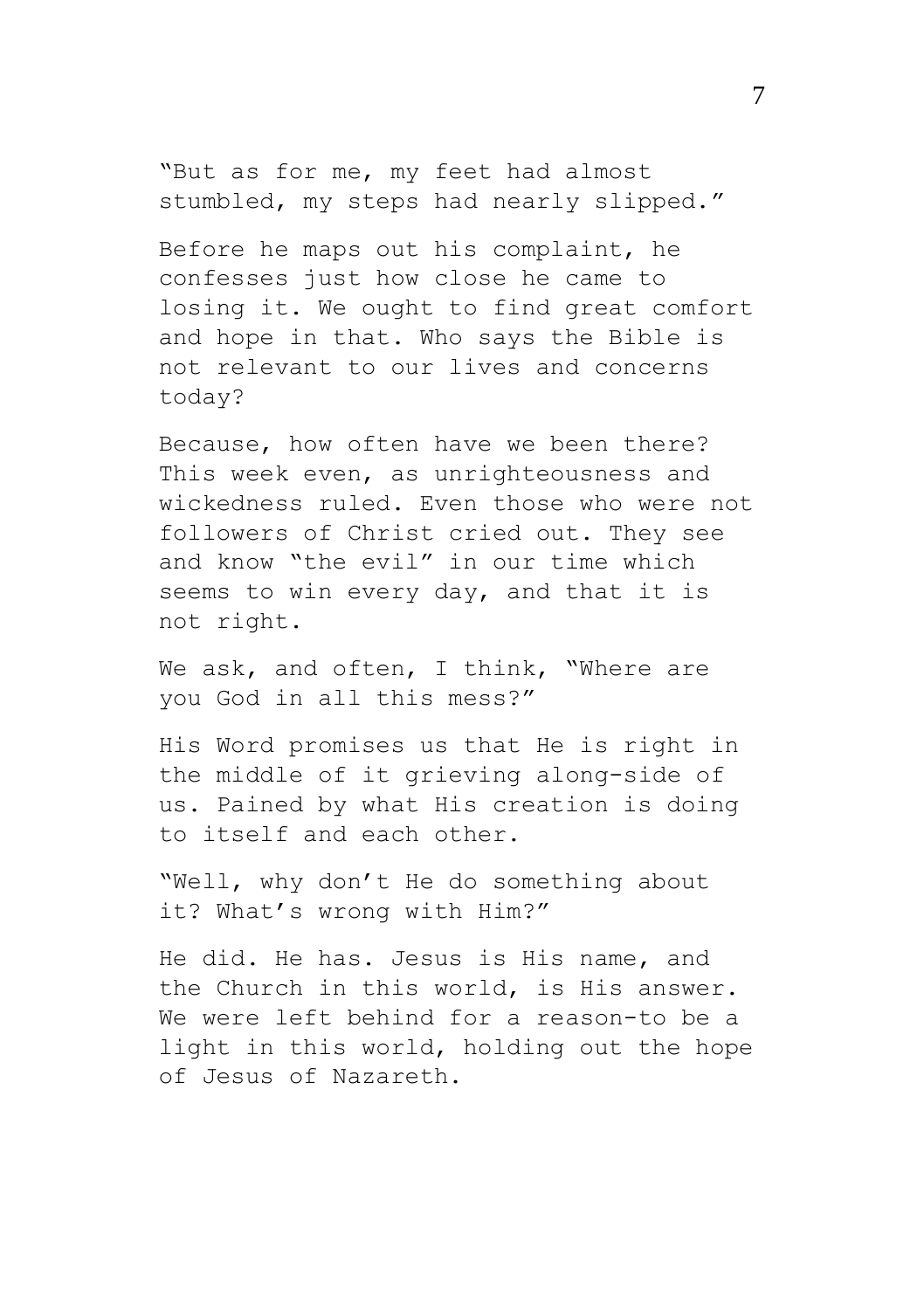That He was born into this world, the God man, to be a light of revelation, to bring sight to the blind, freedom for the captives, and healing for the sick, binding up those who are broken hearted. He came to set the captives free. Forgiving our sin, by taking it upon Himself on the cross.

In the middle of all this mess, the Church stands as a beacon of light, declaring that Jesus is the answer to our dilemma, He is the peace-maker, He is the healer of hurts, He is the lover of the un-lovable.

Come to Him! He holds His hand out, through His Church and says: Come to me. Be reconciled to God.

Confessing our honest anger and our struggles, will keep our feet firmly planted at the foot of the cross, which is the doorway to the throne room of heaven itself .

Asaph almost lost it because he was losing focus:

## **-Psalms 73:3 (ESV)**

"For I was envious of the arrogant when I saw the prosperity of the wicked."

He began to look at, and be consumed by, the problems and the people. Getting mad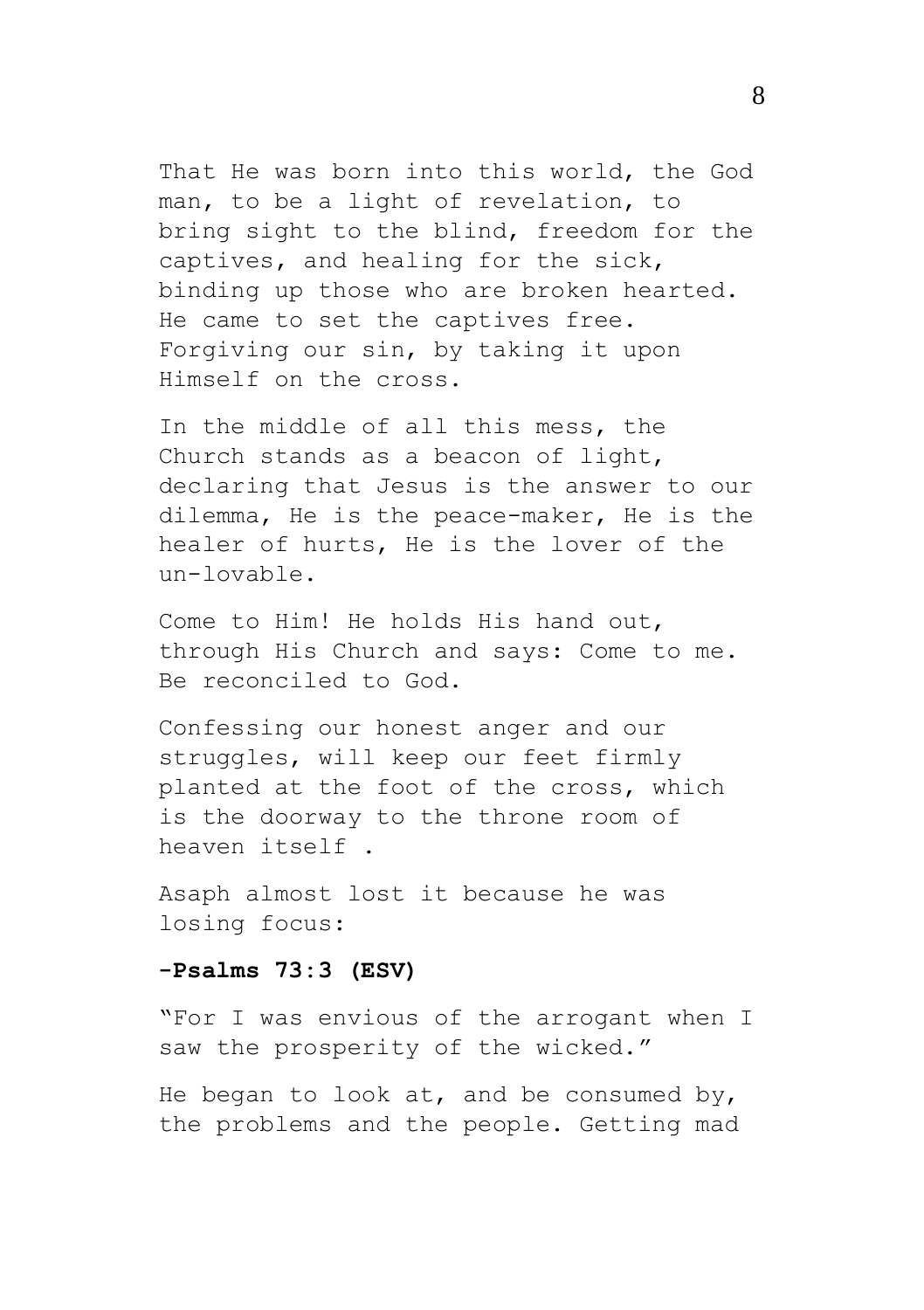at their pride and their arrogance, and their apparent victory in God's world.

He was struggling to reconcile what He knew to be the truth of God's word with what he was seeing happening every day in front of his eyes.

Have you ever been there and felt that way? You are not alone.

He had even gotten to the place where he was questioning why he even bothered to do right. It seemed to not matter at all and looked hopeless as evil just kept winning.

## **-Psalms 73:13-15 (ESV)**

"All in vain have I kept my heart clean and washed my hands in innocence. For all the day long I have been stricken and rebuked every morning. If I had said, "I will speak thus," I would have betrayed the generation of your children."

"I am ticked off at all this arrogance, and this injustice, and evil! It breaks my heart and I feel like it's a waste of my time even keep trying."

Boy, oh boy, how often have we been there? Thank God, we can confess it. "Yes, I have been there, but I don't need to be, and if I am there, I certainly don't need to stay there."

9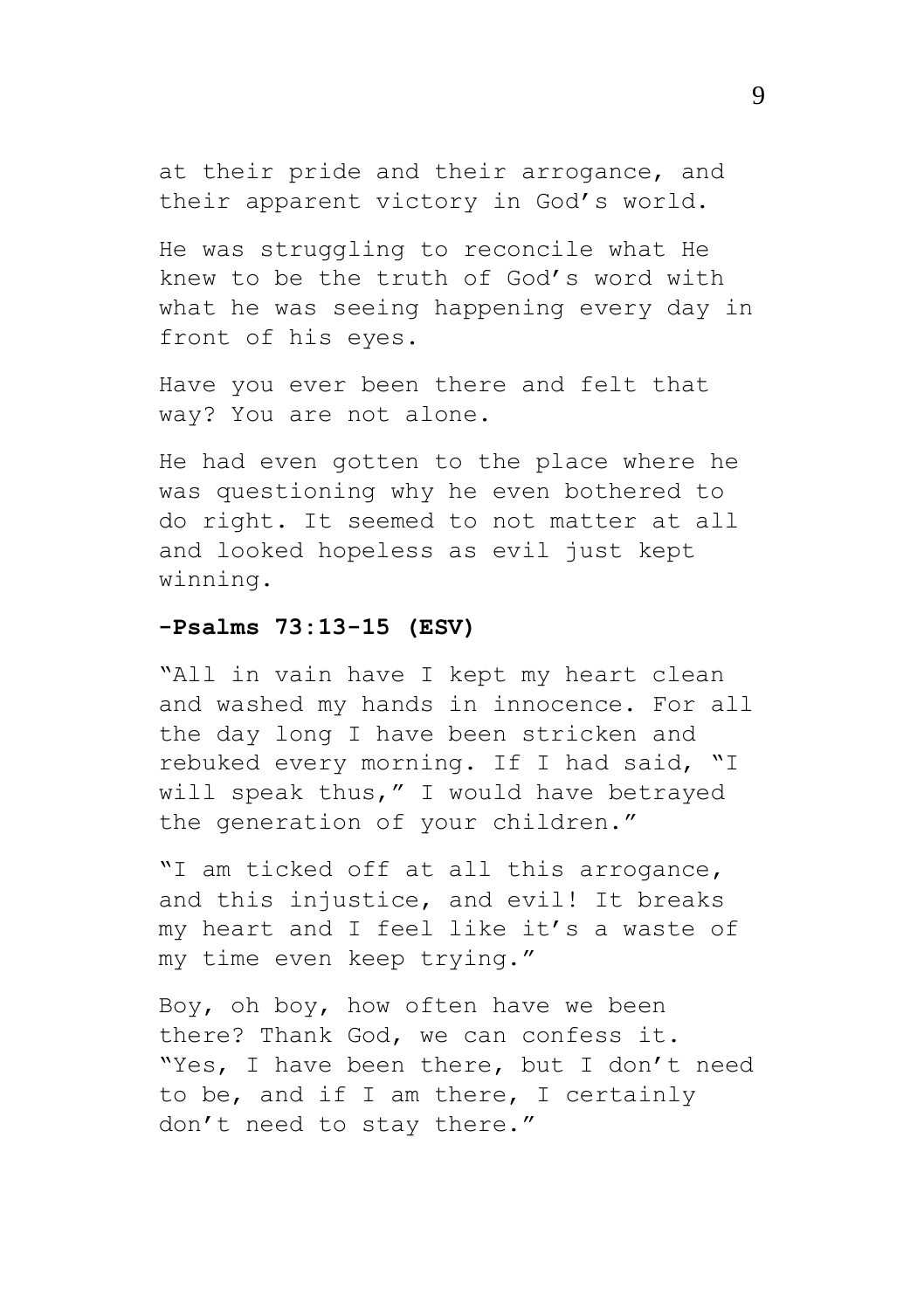Asaph started by declaring God is good. This IS our foundational truth which we must never forget. That is proper focus. Sometimes we just need to keep confessing a truth of God over and over.

God is GOOD!

He confessed that he'd almost lost it, because he had forgotten to stand on that truth. That is our challenge! To stand on the truth, even if and when it seems futile to do so.

Well, how do we do that? I'm glad you asked:

Number three: Proper placement and perspective:

### **-Psalms 73:16-17 (ESV)**

"But when I thought how to understand this, it seemed to me a wearisome task, until I went into the sanctuary of God; then I discerned their end."

When I thought how...It seemed wearisome (a waste of time), until…WHAT?

I went into the sanctuary of God, THEN I discovered their end.

Placing ourselves and our trust in God, who is faithful, brings us joy in our grief. It doesn't not take grief and pain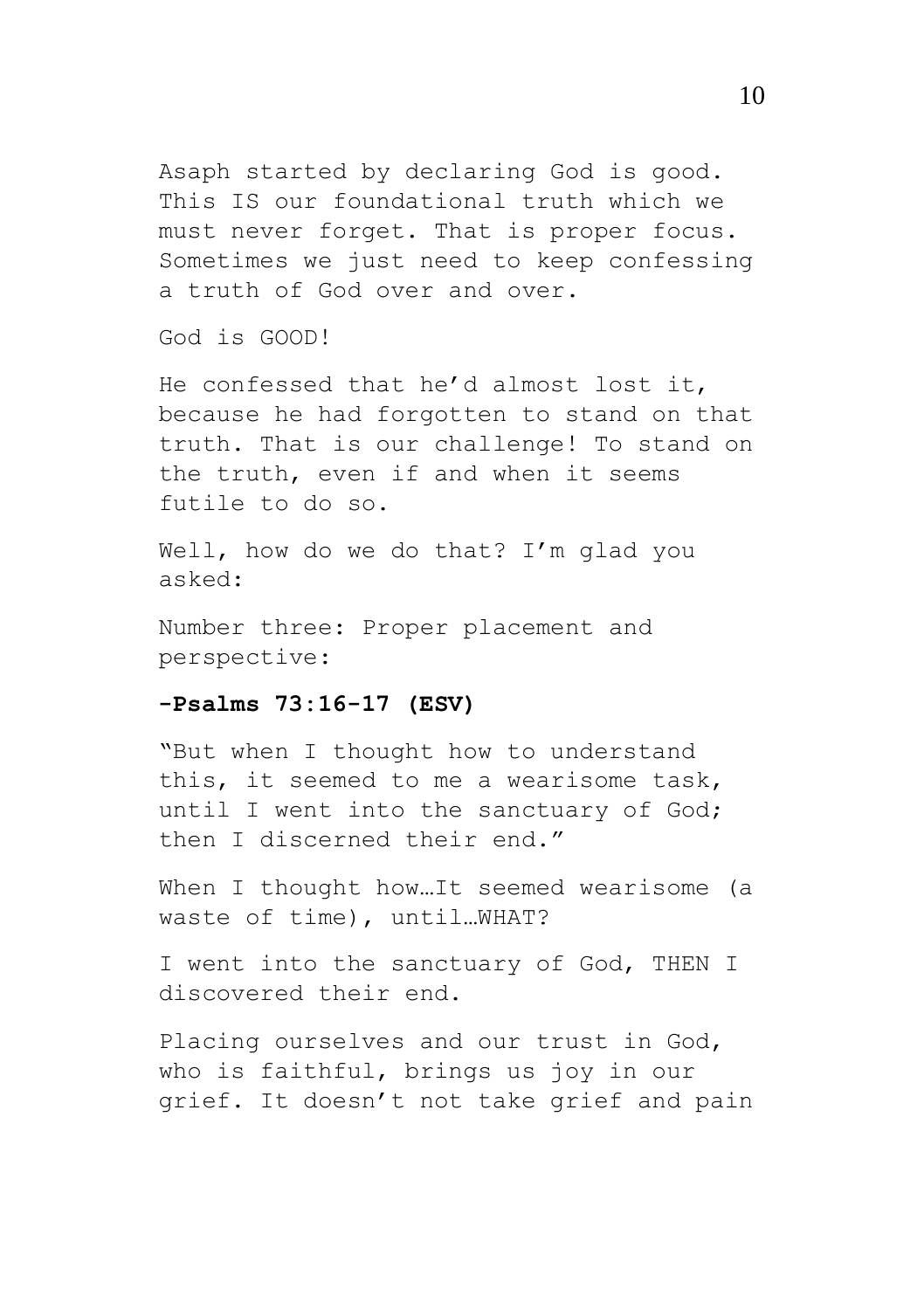away. It does not take away the things which make us angry.

It does give us joy because we know Him who holds us, who sustains us:

### **-Psalms 73:23-26 (ESV)**

"Nevertheless, I am continually with you; you hold my right hand. You guide me with your counsel, and afterward you will receive me to glory. Whom have I in heaven but you? And there is nothing on earth that I desire besides you. My flesh and my heart may fail, but God is the strength of my heart and my portion forever."

Nevertheless. In other words, in spite of it all, I am with you. More importantly, YOU are with me, even when I feel as though you are nowhere to be found, you are right there in the midst of it all with me.

We are not that different that Asaph, are we? The struggle to reconcile the truth of God and who He is in this world, which day by day gets worse and more evil, is difficult. Let's stop lying about that.

It is hard because we look at the problem and too often forget who is the solution. Why? Because we are human beings and cannot see the grand picture.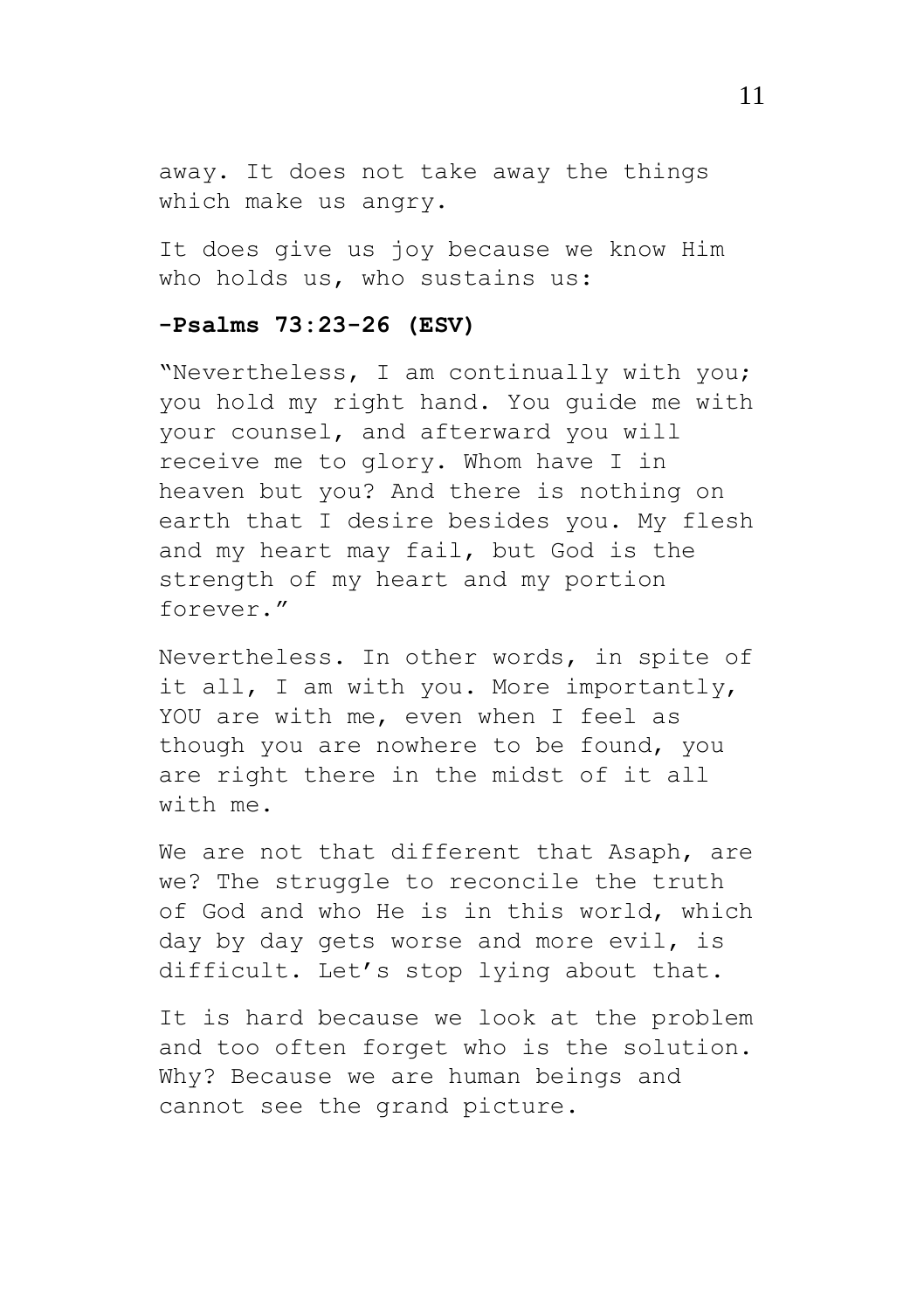But we have Jesus, we have the Holy Spirit to remind us of Jesus, and we have God the Father, who gave us Jesus.

## **-Hebrews 12:1-2 (ESV)**

"Therefore, since we are surrounded by so great a cloud of witnesses, let us also lay aside every weight, and sin which clings so closely, and let us run with endurance the race that is set before us, looking to Jesus, the founder and perfecter of our faith, who for the joy that was set before him endured the cross, despising the shame, and is seated at the right hand of the throne of God."

There is a great comfort in knowing that the Bible, God's breathed out Word, told us thousands of years ago that the world would be this way, that His people would suffer and struggle because the world is this way, but that we have a savior who has overcome all the evil in this world.

That one day, He will come back on the clouds riding a white horse, who name is faithful and true and that He will set to rights all the wrongs!

This is not pie in the sky dreaming. This is gospel truth, proven to us by the empty tomb!

Until I went into the sanctuary of God; THEN I discerned their end.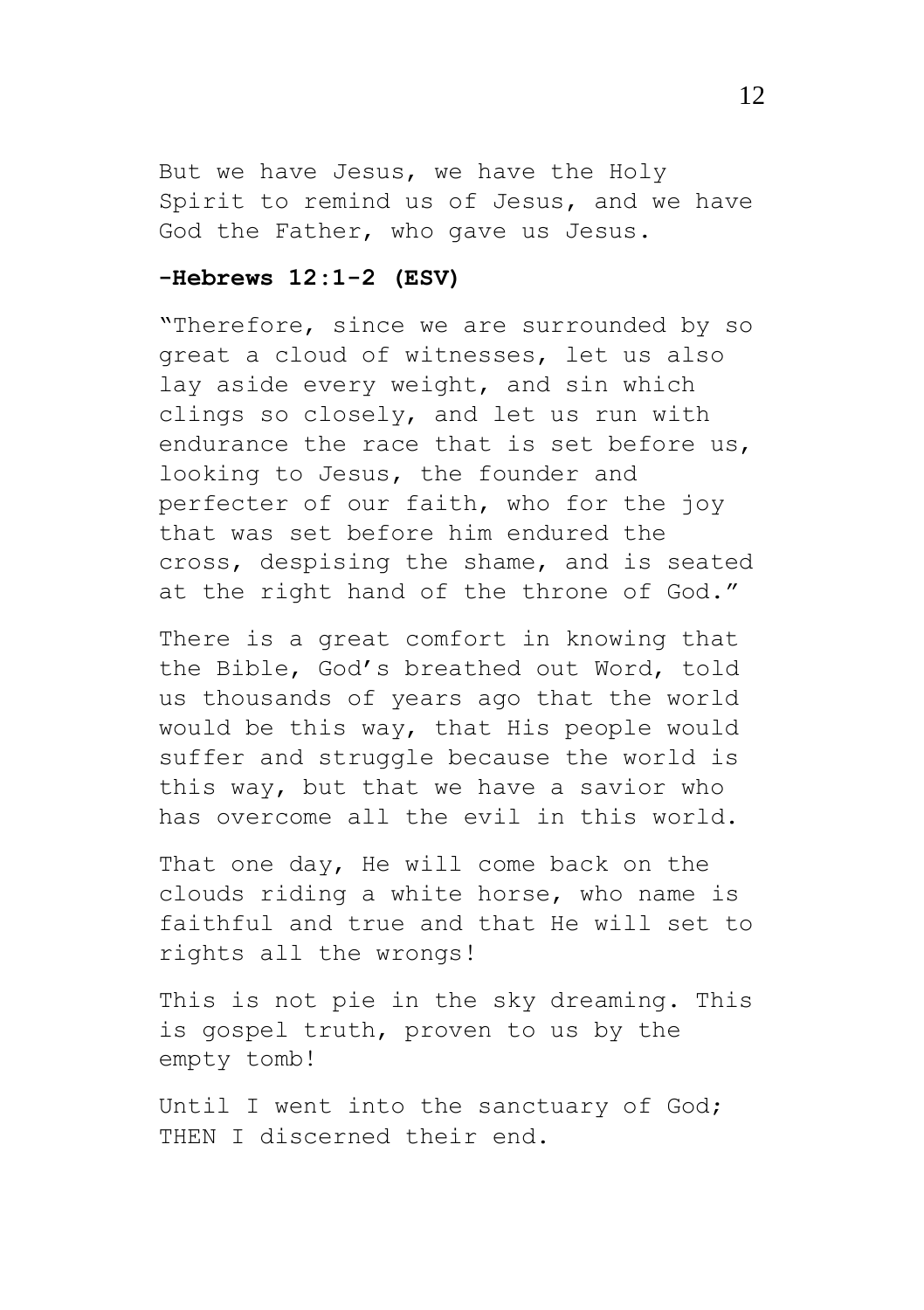We cannot fix ourselves, we cannot fix this world. Any honest person looking at the condition of our world has to admit, humanity is not getting better with each enlightened age.

We are getting worse, and that is not a surprise. The Bible said that is just what would happen. It is the only book that declares that.

It is also the only book that offers a remedy to our problem. We cannot fix ourselves or this world from the inside. Because, every sin is an inside job!

We need help from the outside, and that is why Jesus stepped into our time and space, into His world and brought the solution to our problem.

His death, for our life. His seeming defeat for our victory, His rejection for our acceptance.

## **-Psalms 73:28 (ESV)**

"But for me it is good to be near God; I have made the Lord GOD my refuge, that I may tell of all your works."

In this life there will be trouble, BUT you shall overcome. Why? Because you are overcomers in Christ!

Keep your focus: On Him